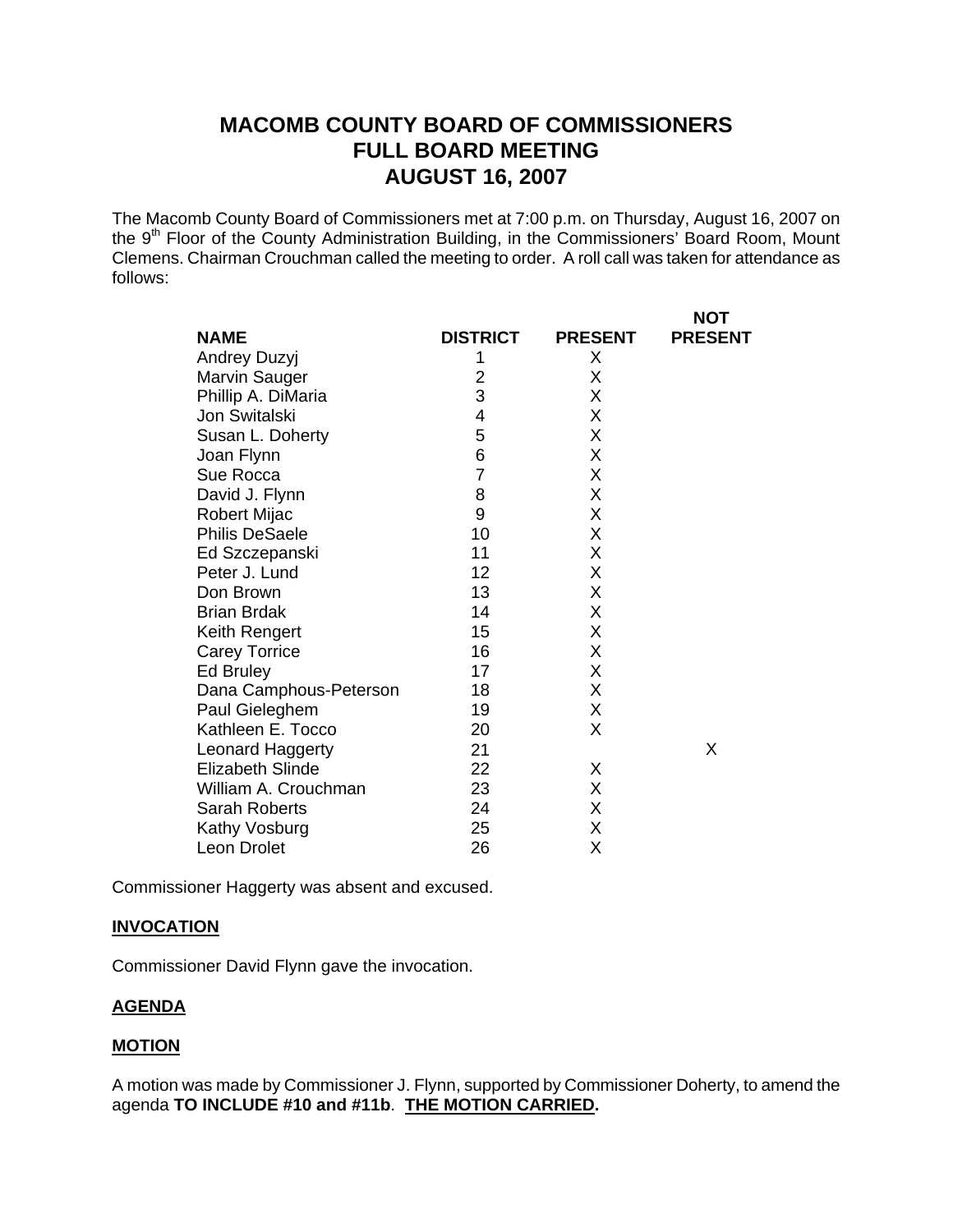MACOMB COUNTY BOARD OF COMMISSIONERS - FULL BOARD MEETING August 16, 2007

### **MOTION**

A motion was made by Commissioner Doherty, supported by Commissioner J. Flynn, **TO POSTPONE ITEM 9A**. **THE MOTION CARRIED**.

#### **MOTION**

A motion was made by Commissioner Camphous-Peterson, supported by Commissioner Duzyj, to adopt the agenda, **AS AMENDED**. **THE MOTION CARRIED**.

#### **MINUTES**

#### **MOTION**

A motion was made by Commissioner DiMaria, supported by Commissioner Camphous-Peterson, to approve the minutes of July 26, 2007. **THE MOTION CARRIED**.

### **PUBLIC PARTICIPATION**

Mary Bates, Roseville Dennis Bucholtz, 22332 Cyman Ave, Warren Scott Schulte, Sheriff's Office, President – MCPDSA Eugene Groesbeck, Corrections Officer, Sheriff's Office Lawrence Sheff, Corrections Officer, Sheriff's Office Roger Holtslander, 38015 St. Tropez Drive, Clinton Township Ronald Robinson, 39801 Moravian Drive, Clinton Township

## *COMMITTEE REPORTS*

## **LEGISLATIVE AND ADMINISTRATIVE SERVICES COMMITTEE – August 6, 2007**

#### **MOTION**

A motion was made by Chair Lund, supported by Vice Chair Switalski, to adopt the committee recommendations:

Commissioner J. Flynn asked to separate Motion #2. There were **NO** objections.

1. Approve the following miscellaneous department requests:

One Nextel cell phone for the Macomb County 42-2 District Court at a one-time cost of \$49.99 and a monthly access charge of \$20.00; funding is available in the Telecommunications Fund;

Four laptop computers, four Adaware licenses, four ZoneAlarm licenses, four Microsoft Office licenses, and one LCD projector for MCCSA – Head Start at a cost not to exceed \$8,264.00; funding is available in the MCCSA Head Start Grant Program;

One Canon EOS Digital Rebel XTi-SLR-10.1 MP Camera with Canon EF-S 18-55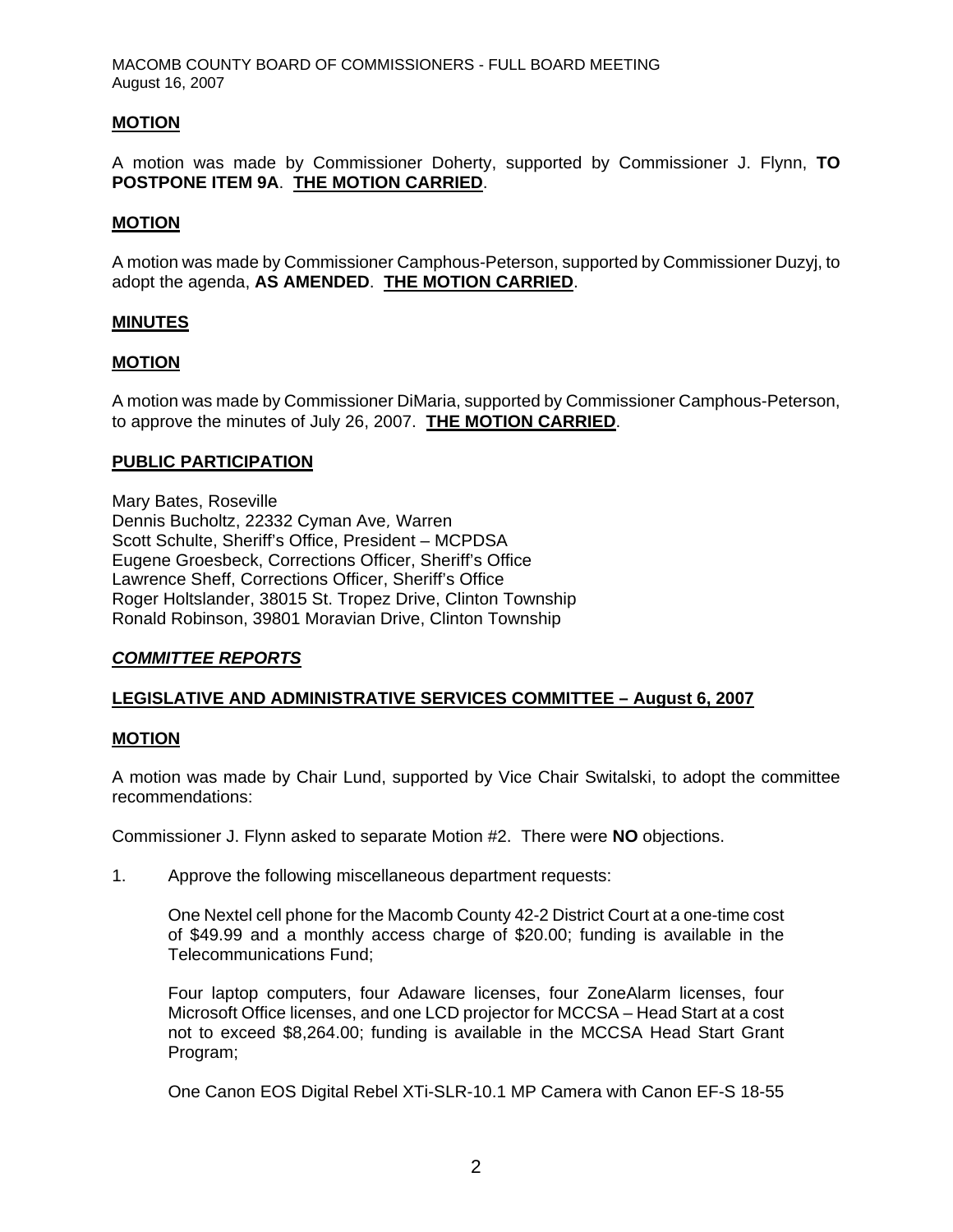mm lens, one Canon Speedlite 430EX flash, and one 1GB Ultra II CompactFlash Card for Public Works at a cost not to exceed \$1,141.00; funding is available in the Public Works Drain Equipment Revolving Fund;

Six Verizon cell phones for the Macomb County Sheriff's Office at a one-time cost of \$0.00 and a monthly access charge of \$238.48; funding is available in the Telecommunications Fund; and

Forensics Computer Equipment for the Sheriff's Office at a cost not to exceed \$7,060.00; funding is available in the IT Capital Fund.

- 3. Approve the issuance of a Request for Proposal (RFP) for an Internet Service Provider.
- 4. Amend county travel policy to include Board of Commissioners.

### **THE MOTION CARRIED**.

### **SEPARATED MOTION**

2. Approve accepting credit cards over the Internet for Macomb Together.

#### **MOTION**

A motion was made by Commissioner Drolet, supported by Commissioner DeSaele, to postpone for five years.

A roll call vote was taken to postpone the item for five years.

Voting Yes were: Bruley, DeSaele, Drolet, Lund, Switalski and Szczepanski. There were 6 "Yes" votes.

Voting No were: Brdak, Brown, Camphous-Peterson, DiMaria, Doherty, Duzyj, D. Flynn, J. Flynn, Gieleghem, Mijac, Rengert, Roberts, Rocca, Sauger, Slinde, Tocco, Torrice, Vosburg and Crouchman. There were 19 "No" votes.

#### **THE MOTION FAILED.**

#### **MOTION**

A motion was made by Commissioner DeSaele, supported by Commissioner Szczepanski, to send the item back to the Finance Committee for answers.

A roll call vote was taken to send the item back to Finance Committee for answers.

Voting Yes were: Brown, Camphous-Peterson, DeSaele, DiMaria, Drolet, Lund, Mijac, Rengert, Rocca, Sauger, Slinde, Szczepanski, Vosburg and Crouchman. There were 14 "Yes" votes.

Voting No were: Brdak, Bruley, Doherty, Duzyj, D. Flynn, J. Flynn, Gieleghem, Roberts, Switalski, Tocco and Torrice. There were 11 "No" votes.

#### **THE MOTION CARRIED.**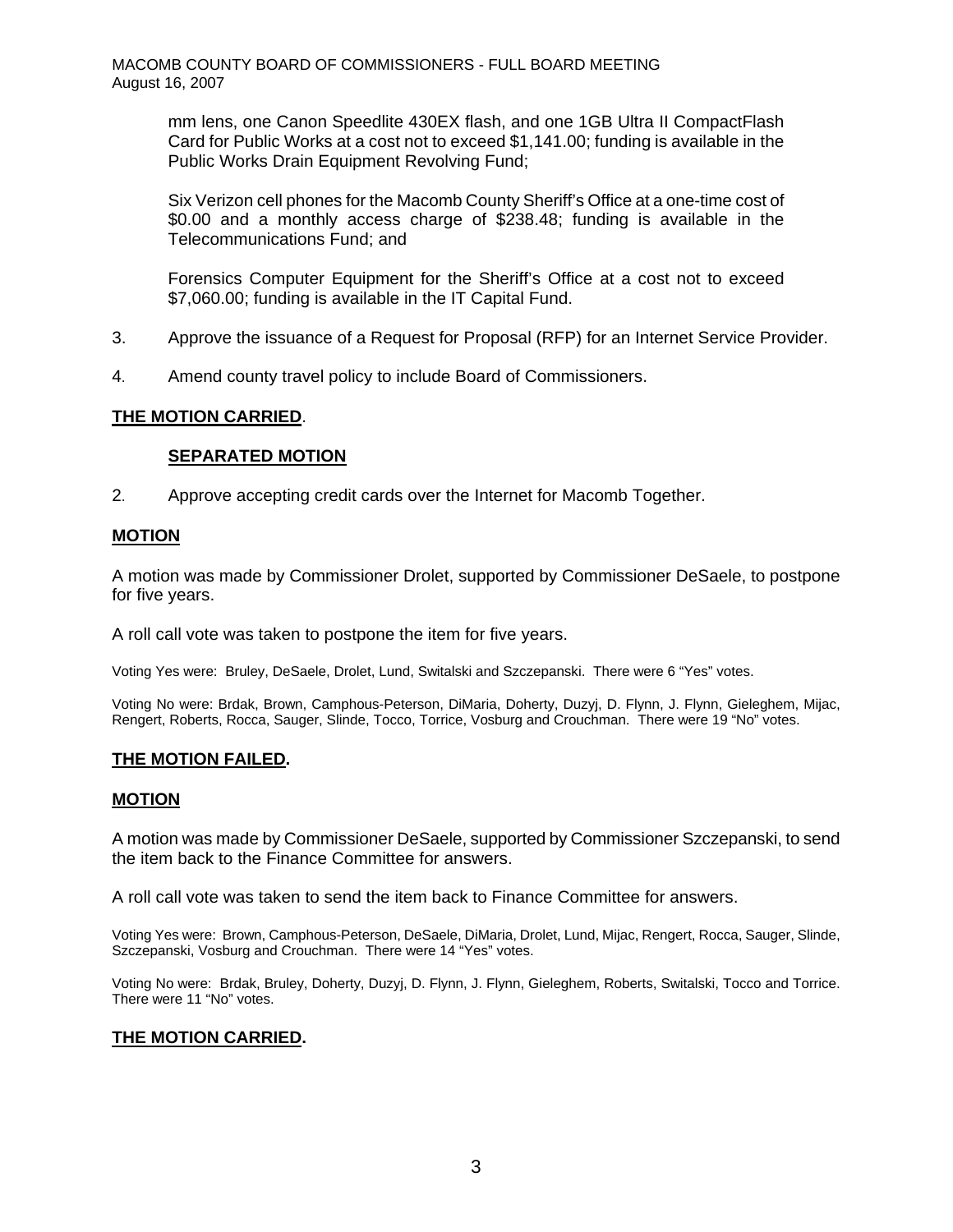## **OPERATIONAL SERVICES COMMITTEE – August 8, 2007**

#### **MOTION**

A motion was made by Chair Joan Flynn**,** supported by Commissioner Bruley, to adopt the committee recommendations:

1. Authorize payment for the following invoices:

| Hall Road Warehouse<br>Medical Examiner's Office<br>Plumbing Piping Revisions - Court<br>42-2 District Court<br>Mental Health Holding Cells - Jail | Bernco, Inc.<br>Bernco, Inc.<br>Builders, Inc.<br>E. Gilbert & Sons, Inc.<br>J.W. Adams Dev. Co. | \$205,555.85<br>101.997.54<br>22,300.00<br>89,090.12<br>10.345.82 |
|----------------------------------------------------------------------------------------------------------------------------------------------------|--------------------------------------------------------------------------------------------------|-------------------------------------------------------------------|
| <b>Public Works Building</b>                                                                                                                       | Project Control Systems, Inc.                                                                    | 144.954.00                                                        |
|                                                                                                                                                    |                                                                                                  |                                                                   |

Further, funds are available in the Capital Budget.

- 2. Authorize the Board Chair to sign the Macomb Orchard Trail Commission easement agreement with DTE.
- 3. Authorize the Board Chair to sign the Macomb Orchard Trail Commission easement agreement with Gallo Companies.
- 4. Adopt the Macomb County Soil Erosion and Sedimentation Control Ordinance and to authorize notification of its adoption in a newspaper of general circulation in Macomb County.
- 5. Authorize the Board Chair to sign the agreement with MDOT for the M-53 Pedestrian Bridge.

#### **THE MOTION CARRIED.**

## **COMMUNITY SERVICES COMMITTEE – August 10, 2007**

#### **MOTION**

A motion was made by Chair Tocco, supported by Vice Chair Drolet, to adopt the committee recommendations:

- 1. Authorize the Macomb County Community Services Agency to submit the Temporary Assistance to Needy Families Application for Program Year 2008.
- 2. Authorize the Macomb County Community Services Agency to receive Community Development Block Grant Funds from Clinton Township in the amount of \$14,000**.**
- 3. Authorize the Macomb County Community Services Agency to receive Community Development Block Grant Funds from the City of Roseville in the amount of \$30,000.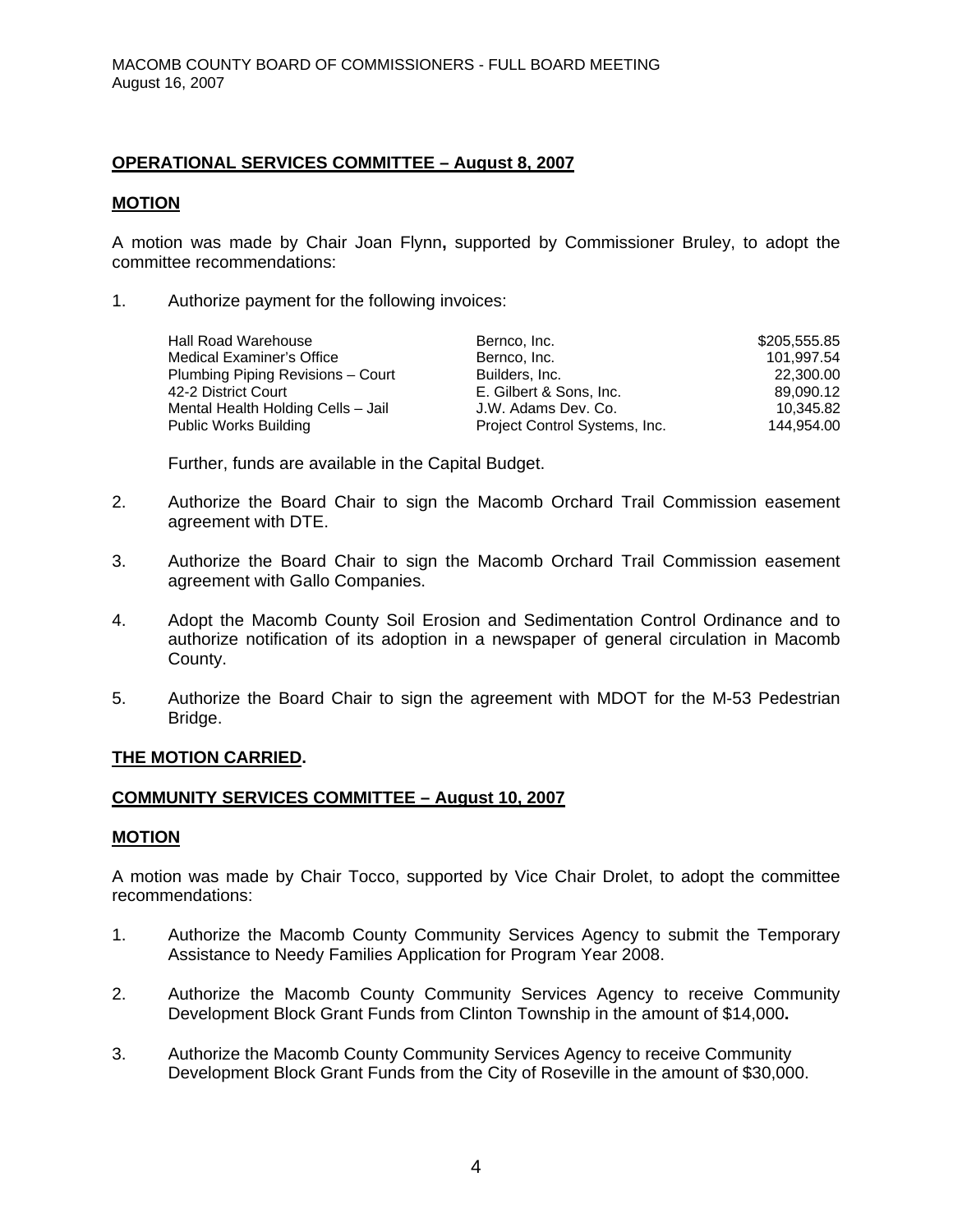# **THE MOTION CARRIED.**

### **SENIOR CITIZENS COMMITTEE – August 10, 2007**

### **MOTION**

A motion was made by Chairman Gieleghem, supported by Vice Chair Rocca, to adopt the committee recommendation:

1. Approve a 3-year contract for Strong Family Safe Children Program.

### **THE MOTION CARRIED.**

#### **BUDGET COMMITTEE – August 15, 2007**

#### **MOTION**

A motion was made by Chairman Brown, supported by Vice Chair Sauger, to adopt the committee recommendations:

Commissioner Gieleghem asked to separate Motion #1. There were **NO** objections.

- 2. Concur in the recommendation of the Architect, Wakely and Associates, and award the Phase II renovation of the Juvenile Justice Center (J.J.C.) to the low qualified bidder Bernco, Inc. in the amount of \$6,249,000.00, with funding available in the capital improvement fund; further to concur with the recommendation of the Finance Department that the Board of Commissioners place a moratorium not to consider any new Capital Improvement Project that is not currently in process for the remainder of 2007 or until the cash flow situation in the capital improvement fund is improved to allow for new projects.
- 3. Concur in the request of the Prosecutor's Office and approve the renewal of the Macomb Auto Theft Squad Grant for 2008, requiring a county match of \$36,402.00; funding is included in the county budget.
- 4. Concur in the request of the Macomb County Sheriff's Office and approve the renewal of the Macomb Auto Theft Squad Grant for January 1 thru September 30, 2008, requiring a County match of \$120,990.00; funding is included in the county budget.
- 5. Approve continued funding of \$10,000 from the County General Fund for the Grandparents Raising Grandchildren clerical support position.

## **THE MOTION CARRIED.**

#### **SEPARATED MOTION**

1. Authorize Macomb County's participation in a new Regional Water Authority Study (Karegnondi Water Authority) and allocate up to but not exceed \$125,000.00. Money to be taken from the contingency account. Further, subject to approval of a final agreement.

#### **THE MOTION CARRIED.**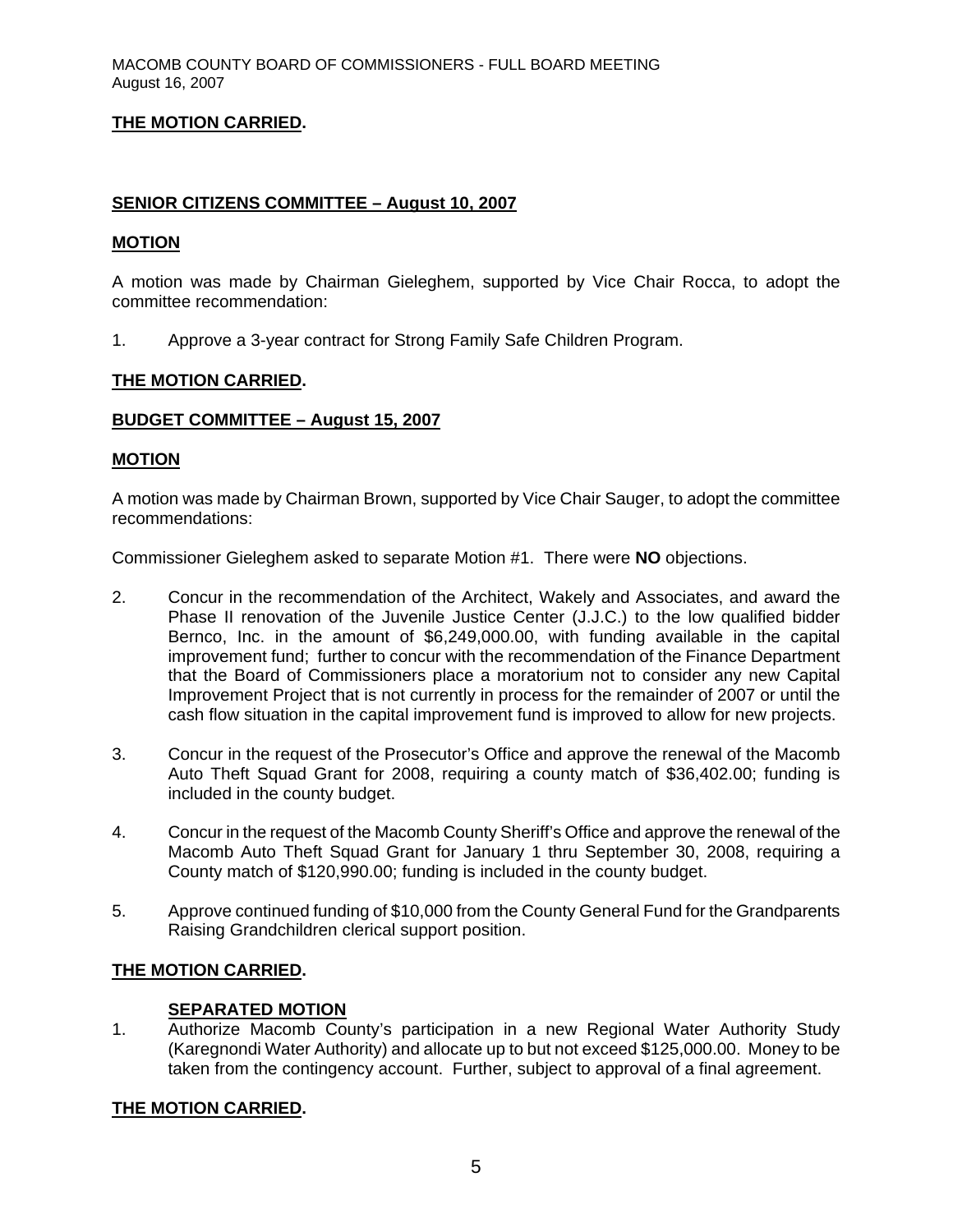## **PERSONNEL COMMITTEE – August 15, 2007**

#### **MOTION**

A motion was made by Chair Camphous-Peterson, supported by Vice Chair Duzyj, to adopt the committee recommendations:

- 1. Approve the reconfirmation of the following vacancies: ONE PROBATION OFFICER CIRCUIT COURT-JUVENILE<br>ONE PSYCHOLOGIST CIRCUIT COURT-JUVENILE CIRCUIT COURT-JUVENILE ONE CASE MANAGER II COMMUNITY MENTAL HEALTH ONE ACCOUNT CLERK IV ONE PROGRAMMER/ANALYST INFORMATION TECHNOLOGY ONE SECRETARY VETERANS SERVICES
- 2. Authorize the Community Services Agency to hire five additional Head Start teacher aides.

### **THE MOTION CARRIED.**

#### **FINANCE COMMITTEE – August 16, 2007**

#### **MOTION**

A motion was made by Chair Slinde, supported by Vice Chair Szczepanski, to adopt the committee recommendation:

1. Approve the monthly bills (with corrections, deletions and/or addenda) and authorize payment; further, to approve payroll in the total amount of \$5,796,657.09, with necessary modifications to the appropriations. (With Torrice abstaining from bills for Torrice and Zalewski, PLLC/Circuit Court fees-defense attorneys).

#### **THE MOTION CARRIED.**

#### **RESOLUTIONS/TRIBUTES**

#### **MOTION**

A motion was made by Commissioner Duzyj, supported by Commissioner Rengert, to adopt the Resolutions and Tributes in their entirety.

- Res. No. 07- 68 Commending Waray Waray International Organization for Their Charitable Contributions (offered by Rocca; recommended by Senior Citizens Committee on 08/10/07)
- Res. No. 07- 67 Recognizing the Macomb County Council on Aging for its Fundraising Efforts and Contribution to Macomb County Senior Citizen Services Department, (offered by Gieleghem; recommended by Senior Citizens Committee on 08/10/07)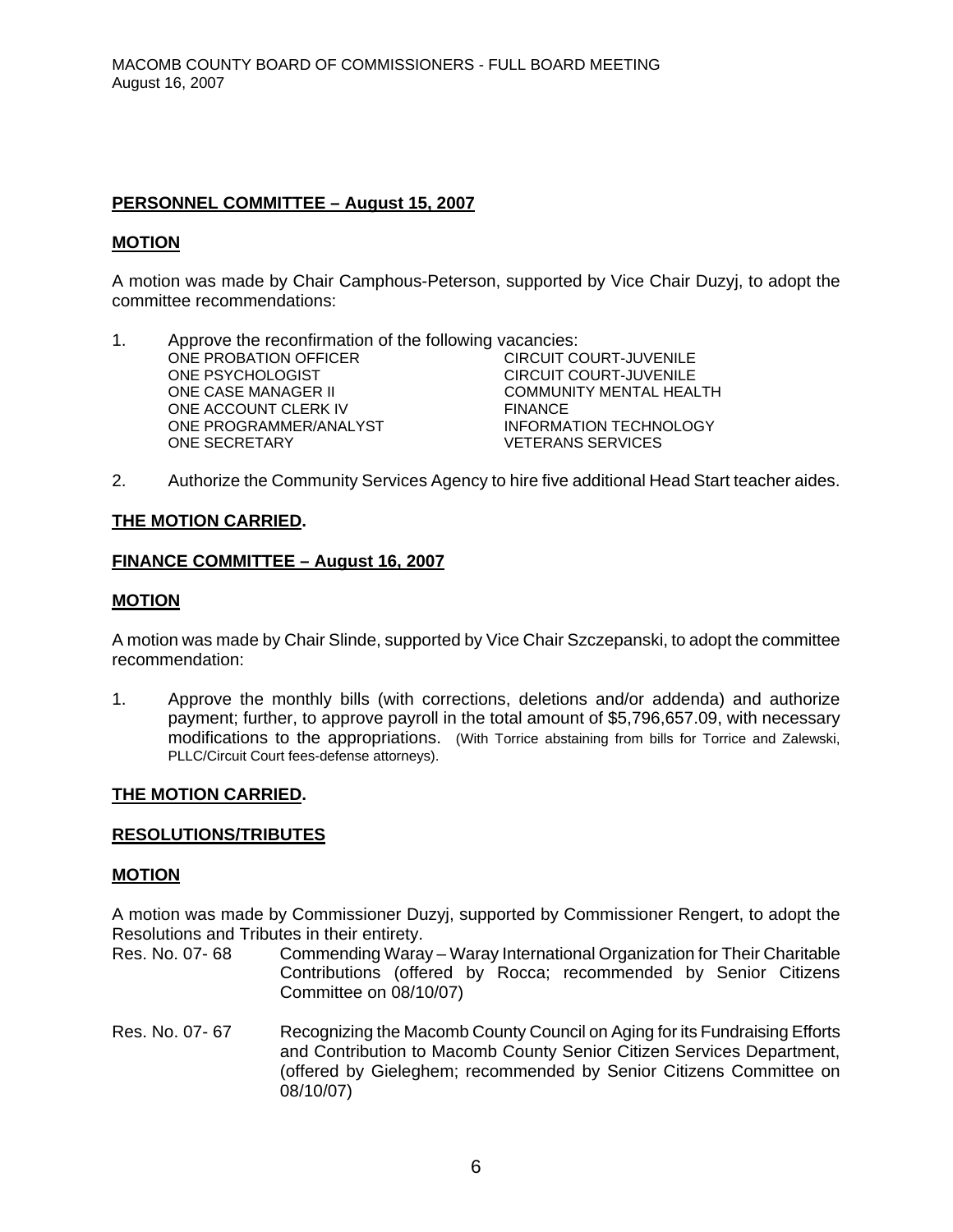MACOMB COUNTY BOARD OF COMMISSIONERS - FULL BOARD MEETING August 16, 2007

Res. No. 07- 69 Honoring Carol Koeppen on Her Courageous Battle Against Ovarian Cancer (offered by Torrice)

#### **THE MOTION CARRIED. ITEM WAIVED BY PERSONNEL COMMITTEE CHAIR**

#### **MOTION**

A motion was made by Commissioner J. Flynn, supported by Commissioner Rengert, to recommend ratification of Labor Agreement with Macomb County Senior Services Employee Association through December 31, 2007.

#### **THE MOTION CARRIED.**

#### **APPOINTMENTS**

#### a) **Library Board:**

1 vacancy: (Term of office: unexpired term through December 31, 2008) 2 Applicants: Marsha DeVergilio & William Revoir

A roll call vote was taken on the appointment to the Library Board.

Voting for DeVergilio were: Brdak, Bruley, Camphous-Peterson, DiMaria, Doherty, Duzyj, D. Flynn, J. Flynn, Gieleghem, Mijac, Roberts, Sauger, Slinde, Switalski, Tocco, Torrice and Crouchman. There were 17 votes for DeVergilio.

Voting for Revoir were: Brown, DeSaele, Drolet, Lund, Rengert, Rocca, Szczepanski and Vosburg. There were 8 votes for Revoir.

Marsha DeVergilio was appointed to the Library Board.

#### b) **Jury Commission:**

1 vacancy: (Term of office: unexpired term through April 30, 2009) 1 Applicant: Jeanne Peddy

Jeanne Peddy was appointed to the Jury Commission.

#### **NEW BUSINESS**

None

#### **PUBLIC PARTICIPATION**

None